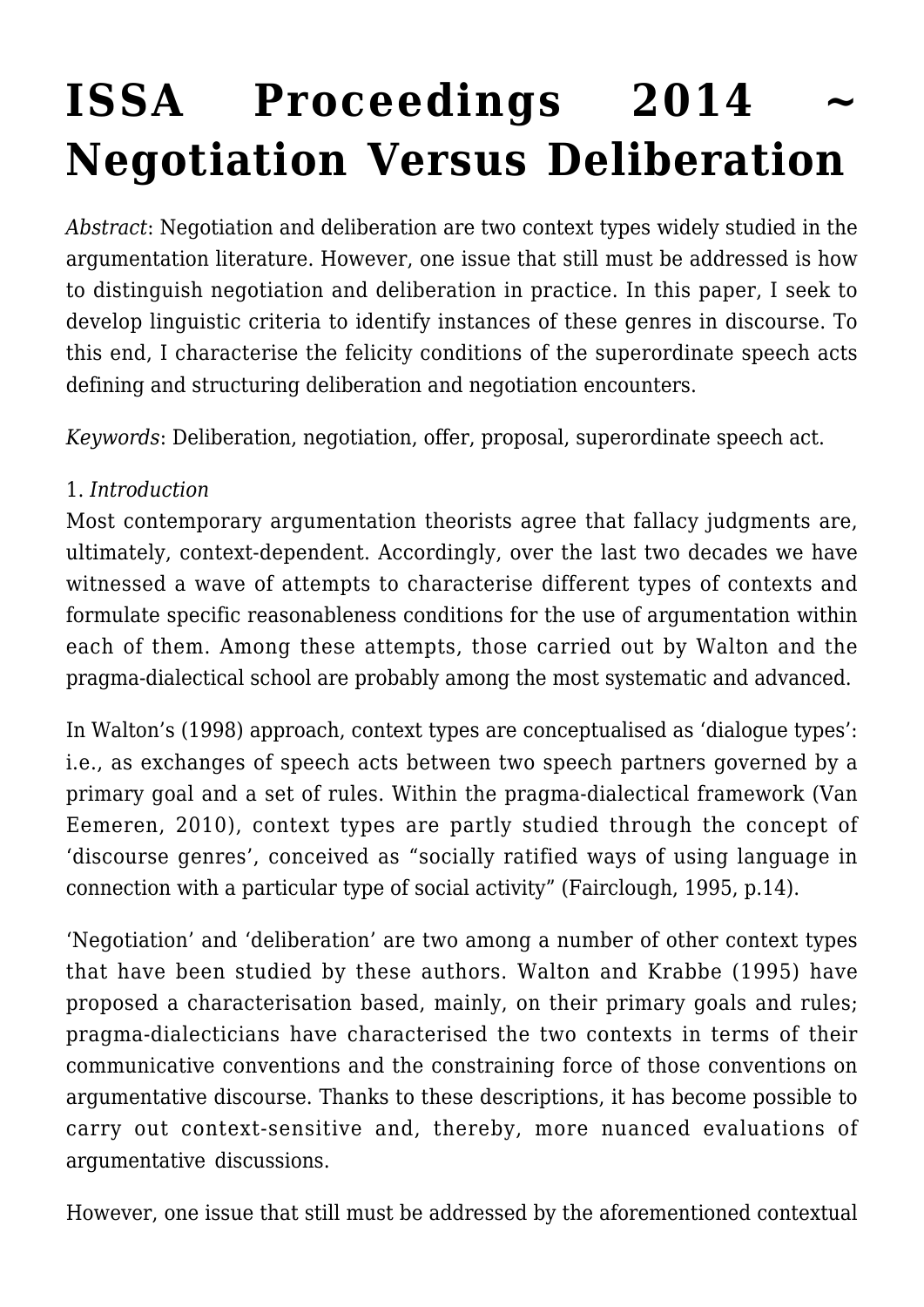approaches to argumentation is how to distinguish negotiation and deliberation *in practice.* Since negotiation and deliberation share important features – both are collective decision-making procedures centred on the practical question 'what to do' – they can be easily confused during the process of analysing actual fragments of discourse. This difficulty is compounded by the fact that it has not yet been made clear which of the rules or conventions specified for each genre are – to use a well-known distinction – 'constitutive' and which are only 'regulative' of these practices (Rawls, 1955; Searle, 1969). Constitutive rules or conventions not only regulate, but also define the activity they regulate. Thus, constitutive rules or conventions are reliable criteria to distinguish one genre from another. Regulative rules or conventions, by contrast, only regulate a pre-existing activity and are, for this reason, unreliable criteria. If, for example, one of the parties violates a regulative convention of the genre of deliberation, it does not necessarily mean that the parties are not deliberating. It may just means that one party is behaving fallaciously.

With a view to contributing to the study of argumentation in context, this paper seeks to develop criteria that can help the analyst distinguish negotiation and deliberative practices. In this endeavour, I will use pragma-dialectics as my main theoretical starting point.

# 2. *Discourse genres and superordinate speech acts*

In line with the rational approach to discourse underlying the pragma-dialectical theory (Eemeren et al., 1993), this essay studies the genres of negotiation and deliberation as rational (i.e. goal-oriented) and socially ratified sequences of speech acts, motivated by the need to repair a specific kind of interactional problem in a given social activity.

To develop criteria for establishing whether or not a particular sequence is an instance of negotiation or deliberation, I shall make use of the concepts of 'superordinate speech act', 'pre-sequence' and 'post-sequence' developed in the field of conversational analysis. A superordinate speech act is a speech act that pragmatically organises a sequence by structuring the interaction and aiding in the interpretation of the speech acts performed before and after the superordinate speech act. Pre-sequences and post-sequences are sequential expansions occurring before and after a superordinate act (Jacobs & Jackson, 1980, 1983).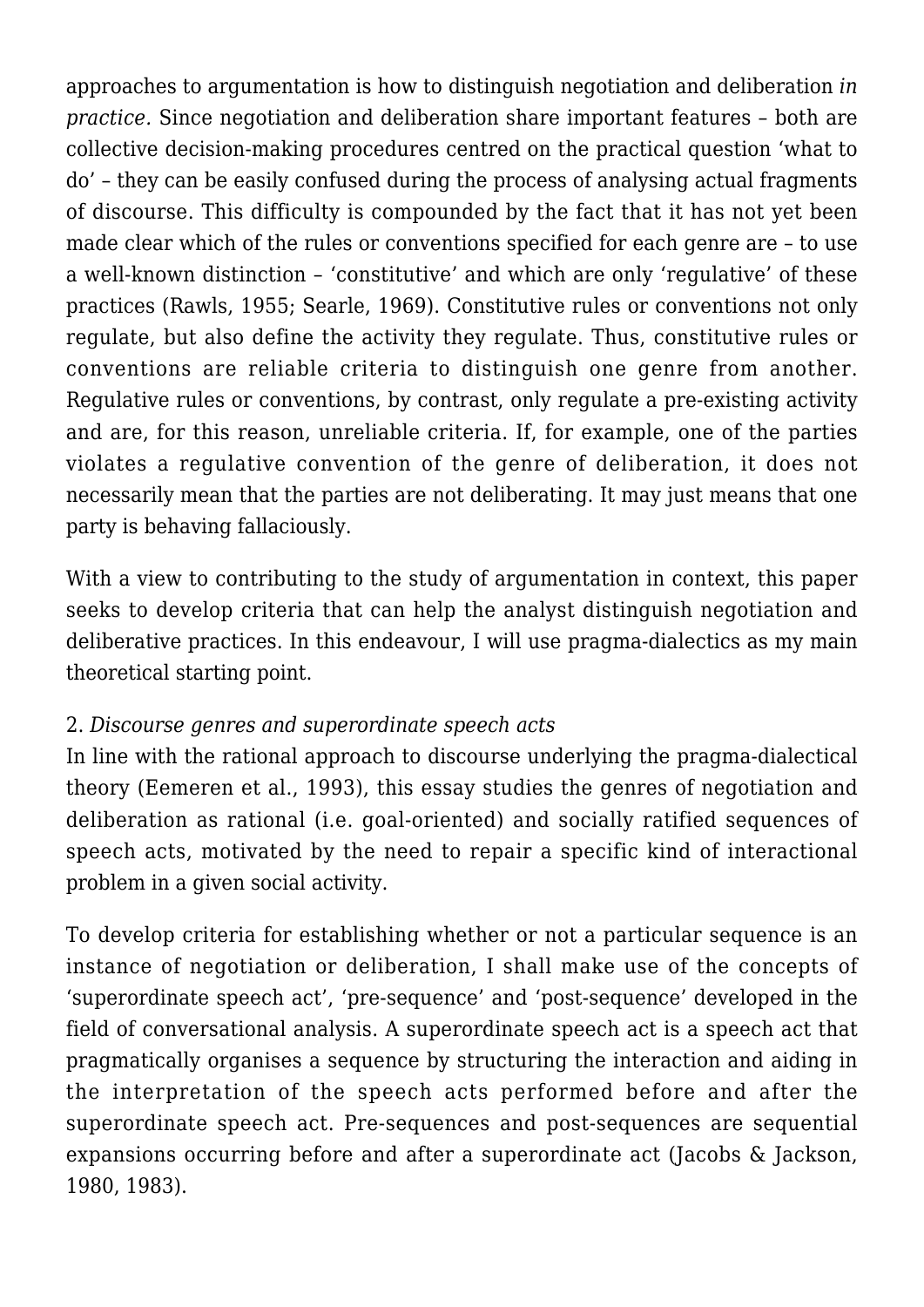The hypothesis I wish to explore in this paper is whether there is a specific superordinate speech act within each genre sequence, the performance of which can be seen as a *prima facie indication* that the sequence is a token of one genre rather than the other. Since, according to this hypothesis, the performance of a certain type of speech act defines the genre in which the discourse unfolds, the requirement to perform such speech act can be considered a constitutive convention of the genre if the hypothesis is proved to be correct.

In exploring this hypothesis I will assume that any pre and post-sequences which are relevant to deciding on the meaning or acceptance of the superordinate speech act – in other words, whose performance is instrumental to determining whether the felicity conditions of the superordinate speech act hold – will fall within the scope of the same instance of negotiation or deliberation.

# 3. *The superordinate speech act of negotiation*

Since the late 1960's, there has been a number of efforts – particularly in the field of business communication and artificial intelligence – to describe negotiations and deliberations from a speech act perspective. Some of these efforts have been directed at identifying the types of speech acts that are vital to the negotiation and deliberation process. In terms of negotiation, scholars generally agree that commissives and, particularly, offers are essential to any negotiation activity (e.g., Tutzauer, 1992, p. 67; Fisher, 1983, p. 159). This suggests that offers are likely to be the superordinate speech act underlying negotiation.**[i]**

An offer counts as an attempt by the speaker to commit himself to perform a future action if this is accepted by the hearer. Offers are similar to promises, but they differ from promises in that the commitment to perform the future course of action is always conditional on the hearer's acceptance. Put differently, while offers become binding only on acceptance, promises become binding as soon as they are performed (Searle & Vanderveken, 1985, p. 196). Offers and promises also differ, to some extent, in the psychological state expressed by the speaker concerning the preferences of the audience. When a speaker issues a promise, he can be committed to the view that he believes – rightly or wrongly – that the hearer would like him to perform the action. But when an offer is made, speakers can only be committed to the view that they suppose, conjecture or guess that such is the case. Offers seem to be more tentative than promises.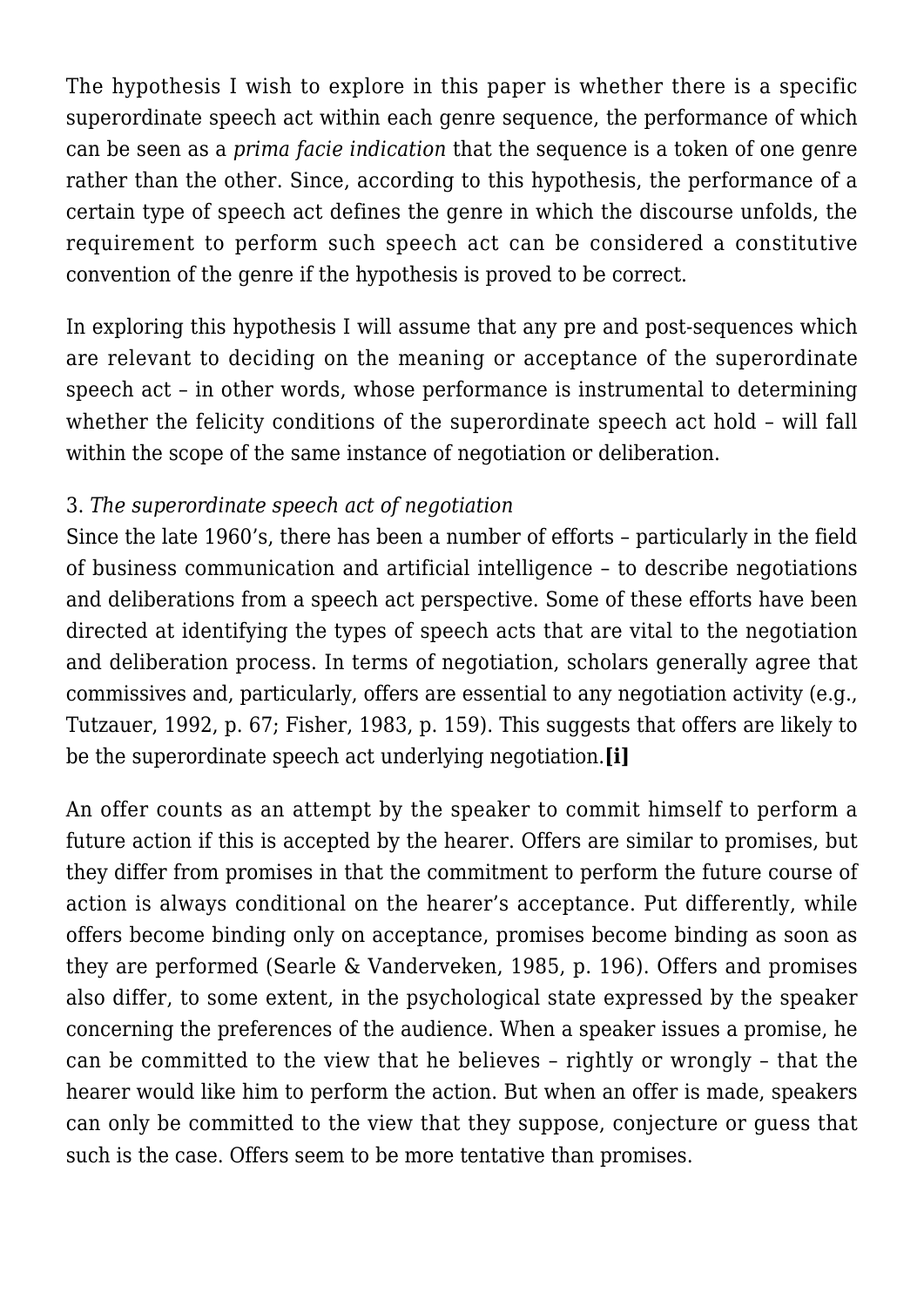| (1)           |       |                                                                                                                                                                                                                            |
|---------------|-------|----------------------------------------------------------------------------------------------------------------------------------------------------------------------------------------------------------------------------|
|               |       | Two flatmates have just finished dinner and talk about what they would want for<br>dessert. This is an excerpt of their dialogue:                                                                                          |
| 1             | -A:   | I quite fancy an orange. How about you?                                                                                                                                                                                    |
| ò.            | $B$ : | Me too.                                                                                                                                                                                                                    |
|               |       | (Party A walks to the kitchen to fetch a pair of oranges but comes<br>back only with one)                                                                                                                                  |
|               | A÷.   | Sorry, bad news: there is only one left.                                                                                                                                                                                   |
| 345           | B:    | Too bad. Should we split it in half?                                                                                                                                                                                       |
|               | A.    | Hmm Are you sure you want an orange?                                                                                                                                                                                       |
| (2)           |       |                                                                                                                                                                                                                            |
|               |       | Two flatmates talk over dinner about the imminent departure of one of them to<br>another country. The one departing is a little stressed about the trip. His friend<br>notices this. This is an excerpt of their dialogue: |
|               | A:    | Would you like me to help you with the check in?                                                                                                                                                                           |
| $\frac{1}{4}$ | B:    | No, thanks a lot.                                                                                                                                                                                                          |
|               | -A:   | Ok, can I help you calling the airport transfer?                                                                                                                                                                           |
|               | B:    | Oh, yeah. I have totally forgotten about that. That would be great!                                                                                                                                                        |

Not all types of offers, however, seem to be well-suited to performing the role of negotiation's superordinate speech act. To demonstrate this, compare the dialogues in examples 1 and 2:

Are both examples instances of negotiation? The answer appears to be in the negative. Only Example 1 seems to match our pragmatic intuitions about what a negotiation is. However, in both examples, at least one offer is performed. In Example 1, turn 4, party B offers to split the orange in half; in Example 2, turns 1 and 3, party A offers his help to party B in order to alleviate the stress of his trip.

If in both dialogues an offer is being performed, why, then, is Example 1 perceived as a negotiation encounter, while Example 2 is perceived as a token of something else? The explanation lies, I think, on the *type of offer* performed in each case. In Example 1, the offer is performed in an attempt to reconcile a trivial conflict of interest. Judging by the expressions of disappointment in turns 3 and 4, both parties want the whole orange for themselves, and this creates a tension between them as there is only one orange left. In Example 2, there are no signs of a conflict of interest, at least not on the basis of the information available. On the contrary, their interests appear to be identical, as they both want party B to feel less stressed about the upcoming trip. In order to distinguish the two types of offer, I shall refer to the type of speech act performed in Example 1 as the speech act of 'making an offer' and to the type of speech act performed in Example 2 as a 'generic offer'.

Accordingly, not all types of offers can be analysed as the superordinate speech act of negotiation; only the speech act of making an offer fulfils this role. Like every type of offer, making an offer counts as an attempt by the speaker to commit himself to perform an action, so long as the action is accepted by the hearer. However, unlike generic offers, such a commitment is taken by the speaker with the specific objective of *reconciling a presumed conflict of interest with the listener.* The conflict of interest presumed by the speaker may become clear while the dialogue unfolds – as illustrated in Example 1 – or be presupposed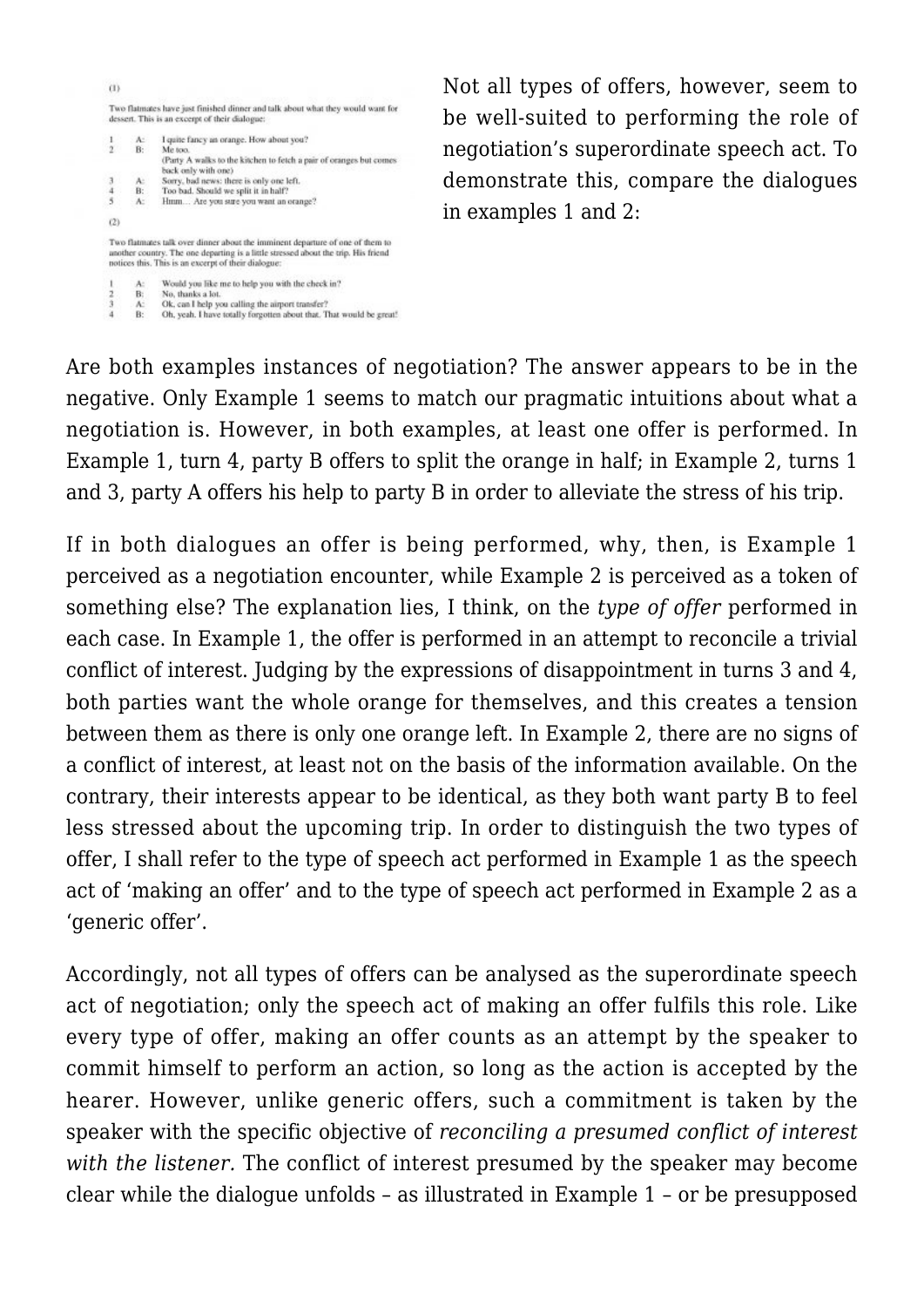by the context and never verbalised by either party, as often happens in market exchanges.



Speakers can of course make an offer in non-conditional or conditional terms. To make a conditional offer counts as a commitment by the speaker to perform some future action, *on condition that the*

*hearer performs another action in turn* (besides the action of accepting the speaker's offer). Example 3 below contains only conditional offers and is also a clear cut example of a negotiation encounter:

In order to distinguish the three types of offers discussed, I compare them in table 1 in terms of their felicity conditions: **[ii]**

| Felicity<br>Conditions | Generic offer                                                                                           | Making an offer                                                                                                                                                   | Making a conditional<br>offer <sup>4</sup>                                                                                                                                                                  |
|------------------------|---------------------------------------------------------------------------------------------------------|-------------------------------------------------------------------------------------------------------------------------------------------------------------------|-------------------------------------------------------------------------------------------------------------------------------------------------------------------------------------------------------------|
| Expertist              | Counts as an attempt by S.<br>to commit himself to do A.<br>on condition that H accepts<br>S's doing A. | Counts as an attempt by S<br>to recoverile sover<br>competing interests with H.<br>by committing himself to<br>do A, on condition that H.<br>accepts S's doing A. | Counts as an attempt<br>by S to commit<br>himself to do A, on<br>condition that H does.<br>A' (besides accepting<br>S's doing A).                                                                           |
| Propositional          | Some future action A is<br>prodicated of S.                                                             | Some future action A is<br>predicated of S.                                                                                                                       | Some future action A<br>is predicated of S and<br>another future action.<br>A' is predicated of H.                                                                                                          |
| Preparatory            | S is willing to do A.                                                                                   | S is willing to do A.                                                                                                                                             | S is willing to do A, on<br>condition that H does.<br>A"                                                                                                                                                    |
|                        | S is able to do A.                                                                                      | S is able to do A.                                                                                                                                                | S is able to do A.<br>S believes H is able to<br>$d\alpha A'$ .                                                                                                                                             |
|                        | S presencs that H would<br>prefer S's doing A to S's<br>not doing A.                                    | S presumes that H would<br>prefer S's doing A to S's<br>not doing A.                                                                                              | S presumes that H<br>would prefer S's doing.<br>A to S's not doing A.<br>S presumes that H<br>would prefer doing A'<br>if S does A, than not<br>doing A' and, as a<br>consequence, not<br>having S to do A. |

# *An illustration*

Thus far I have argued that making an offer (non-conditional or conditional) is the superordinate speech act of negotiation and that the performance of this speech act can be used as a criterion to determine whether or not a negotiation has taken place. I will now illustrate how the criterion can be applied in practice. The example of negotiation under analysis has been taken from Fisher, Ury and Paton (1991 [1981], p. 23). In contrast to the examples already analysed, Example 4 not only involves a process of 'distributive', but also 'integrative' negotiation.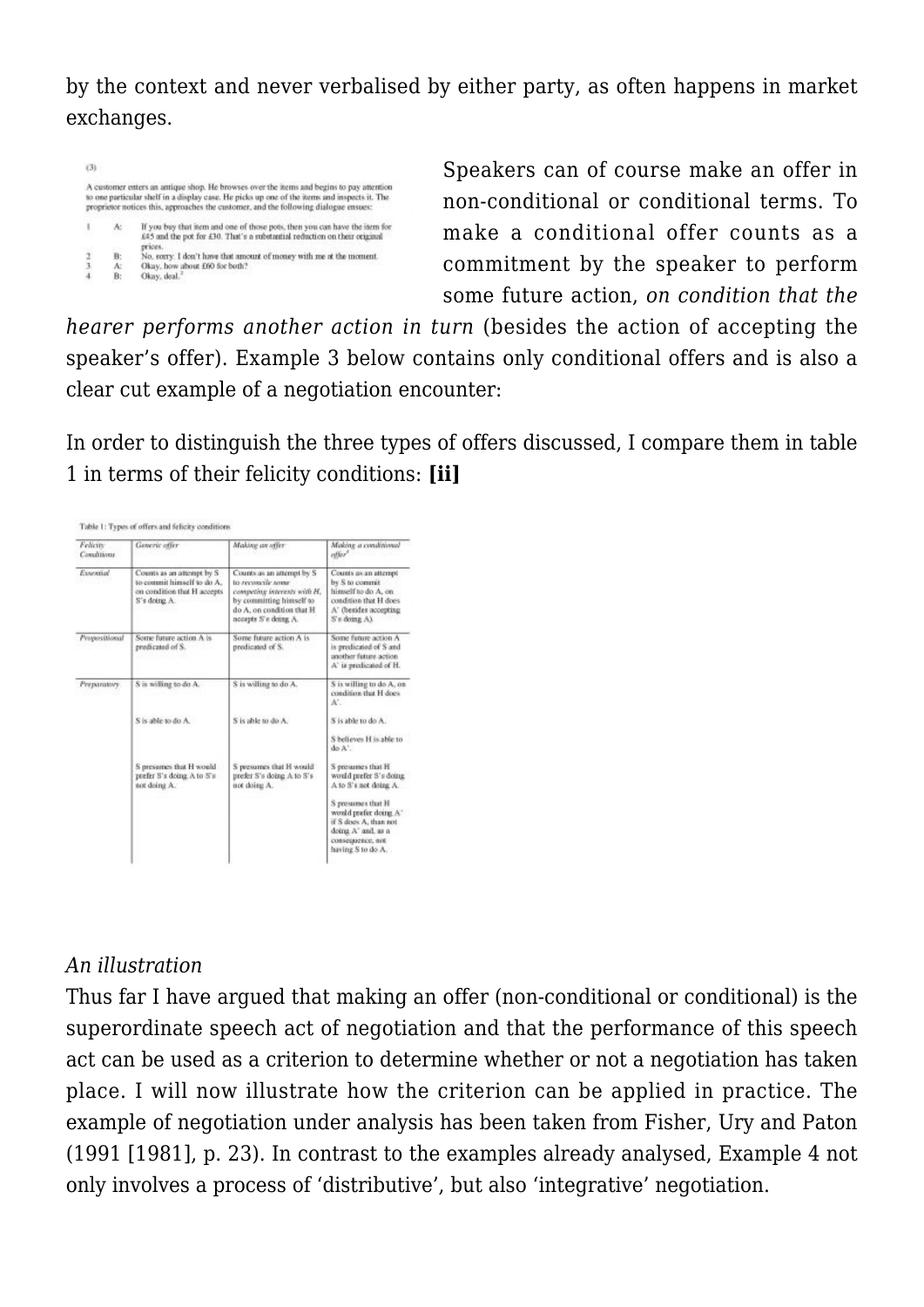According to Walton and McKersie (1992), distributive negotiation occurs when the parties assume that what is at stake is the distribution of a fixed pie. In this case, the gains of one party necessarily result in the losses of the other. Distributive negotiations result in zero-sum solutions. Dividing the orange between two parties is a paradigmatic case of distributive bargaining: the more sections of orange one party gets, the less the other. By contrast, integrative negotiations take place when the parties no longer assume that what is at stake is the distribution of a fixed pie, but instead search for a solution where both can



maximize their gains simultaneously. Integrative negotiations aim at a win-win solution.

Since Example 4 involves both types of negotiations, it will also help me demonstrate that the proposed criterion is also useful in identifying integrative negotiations:

Two friends are sitting next to each other in a library. One of them walks towards the window and closes it. The following dialogue ensues What are you doing? There is hardly any air in the room.<br>Fine, I can knee the window open a crack.<br>No, leave it balfway.<br>But there's a cold deafl coming in. I'm freezing.<br>Okay, how about opening the window in the next roo  $\frac{\lambda}{B}$  $\frac{4}{5}$  $A$ : k  $\dot{\mathbf{n}}$ Good thinking!

The sequence of speech acts used by the parties in each turn is represented below. The superordinate speech acts underlying the verbal exchange are in italics; implicit and projected speech acts appear between parentheses: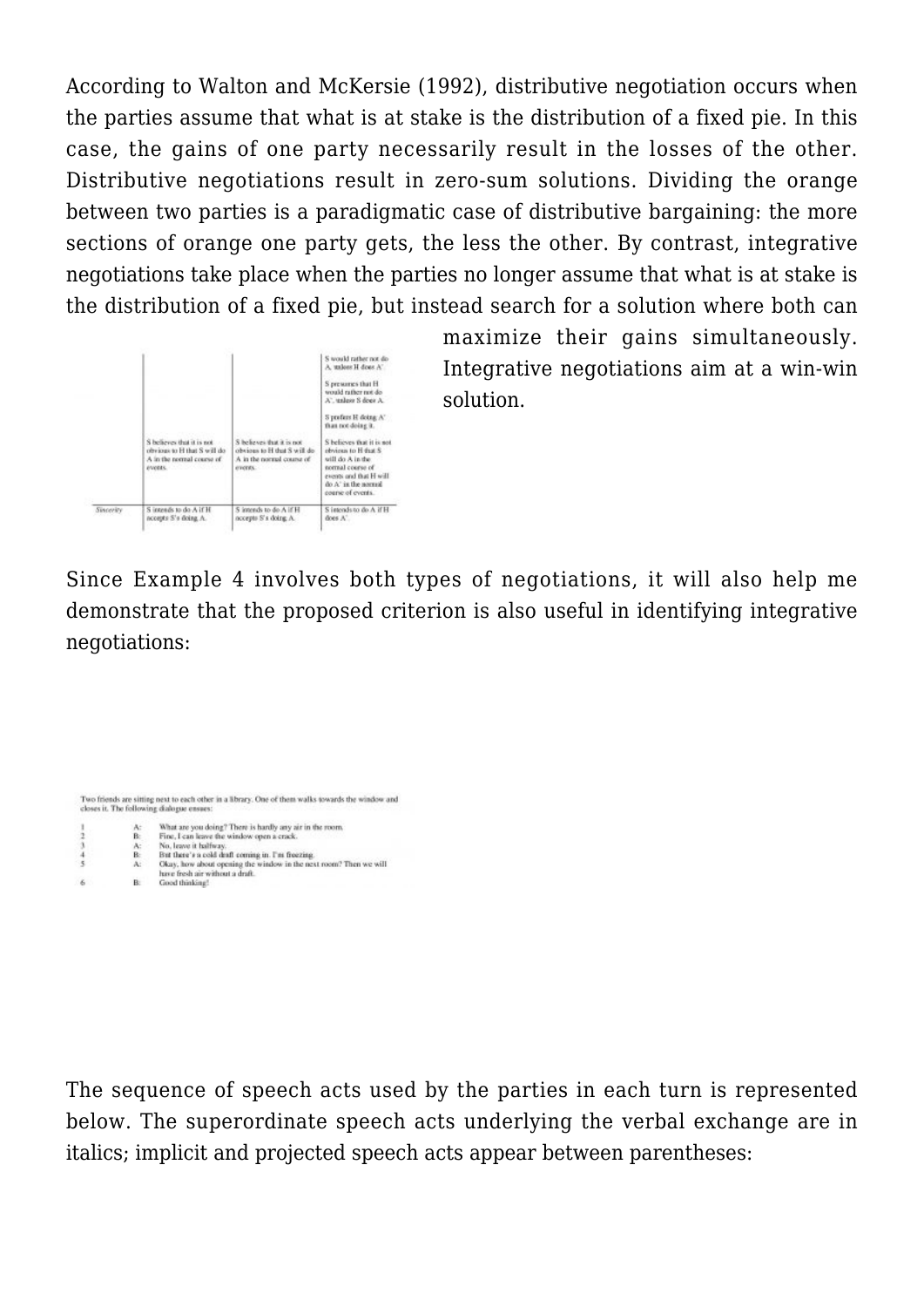

1 A: (Advances standpoint1: B shouldn't have closed the

window)

B: (Doubts acceptability of standpoint1)

A: (Maintains standpoint1)

B: (Requests argumentation for standpoint1)

A: Advances argumentation for standpoint1

2 B: (Accepts argumentation for

standpoint1) Accepts standpoint1 Makes offer1 3 A: Rejects offer1

Makes offer2

4 B: Rejects offer2

A: (Doubts acceptability of rejecting offer2)

B: (Advances standpoint2: Rejecting offer2 is acceptable)

A: (Requests argumentation for standpoint2)

B: Advances argumentation for standpoint2

5 A: (Accepts argumentation for standpoint2) Accepts standpoint2

Makes offer3

B: (Doubts acceptability of offer3)

A: (Advances standpoint3: Offer3 is acceptable)

B: (Requests argumentation for standpoint3)

A: Advances argumentation for standpoint3

6 B: (Accepts argumentation for standpoint3)

Accepts standpoint3

(Accepts offer3)

The analysis proposed shows that the superordinate speech act of making an offer is performed three times in the dialogue: in turns 2, 3 and 5. Thus, according to the identification criterion proposed, there are three negotiation processes in this fragment.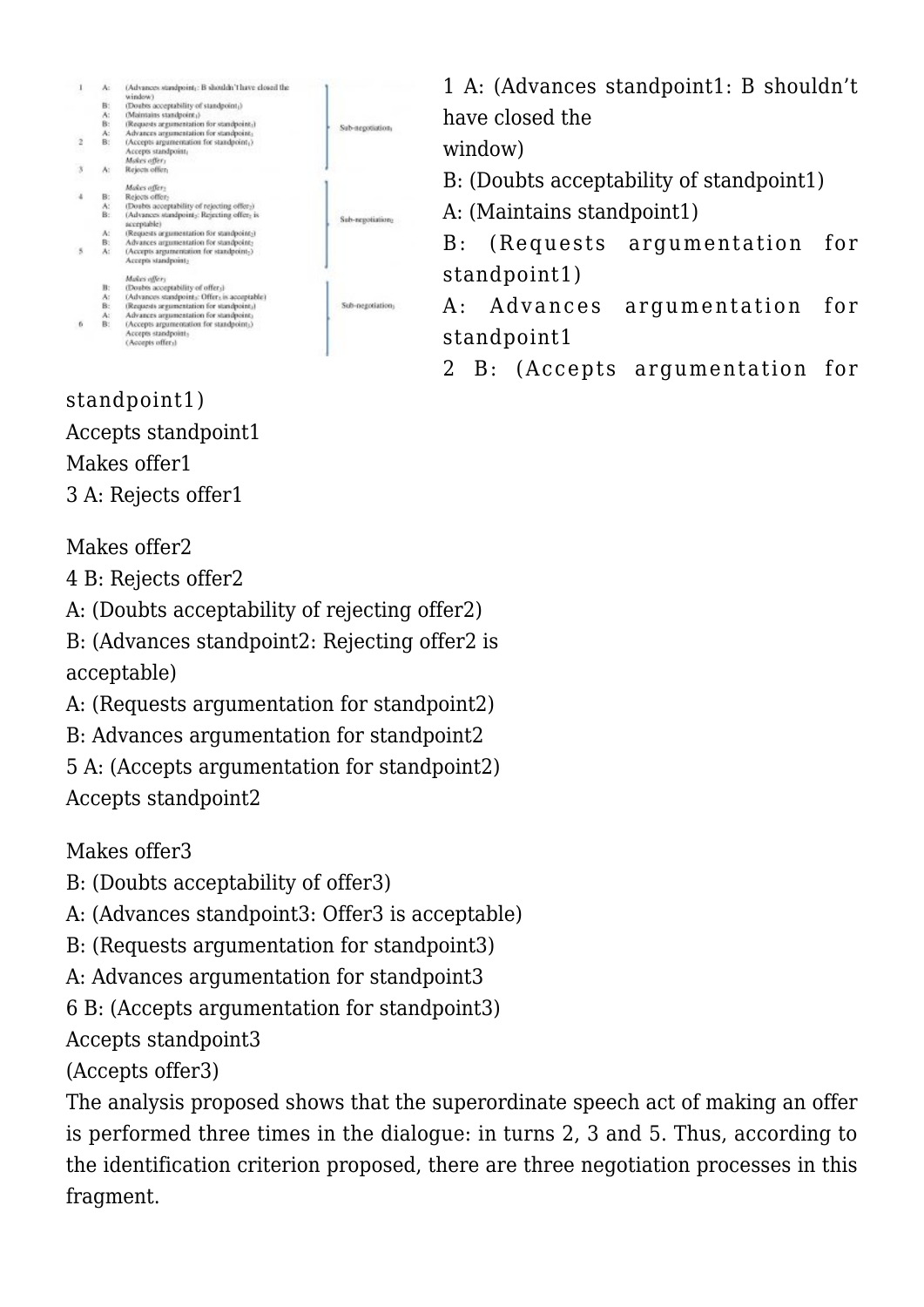The sequence of speech acts involved in such processes is indicated in the analysis between braces. We can clearly identify these three negotiation sequences because each of them is relevant in determining the meaning or the acceptability of their respective superordinate speech act. For example, in the first negotiation process, the pre-sequence of speech acts performed (and projected) in turn 1 is relevant to the offer made in turn 2: party A's performance of those speech acts is necessary to establish the existence of a conflict of interest with party B. If such conflict had not been established, then the speech act performed by party B in turn 2 would not be that of making an offer – but only a generic offer.

Likewise, the post-sequence of argumentatively relevant speech acts performed (and projected) in turn 4 (and partly in 5) is necessary to decide on the acceptability of the offer that was made in turn 3. It is clear however that despite there being three processes of negotiation, all of them can be seen as part of a broader negotiation framework because they are all an attempt at reconciling the same interactional problem: what should the parties do with the window in the library, considering that one prefers it open and the other one would rather have it closed. In this sense, the three processes can be reconstructed as subnegotiation processes.

On the basis of the analysis presented, we can also show that our criterion applies to both types of negotiations. Sub-negotiations 1 and 2 are clearly distributive negotiations; sub-negotiation 3 is a classic example of integrative negotiation. However, in both cases, there is a conflict of interest between the parties and, in both cases too, the offer performed is a clear attempt at dealing with the conflict. In sub-negotiation 1, the offer made is an attempt at reconciling the fact that party A wants the window open while party B wants it closed; in sub-negotiation 2, the offer is a reaction to the fact that party A doesn't want to leave the window open a crack and party B wants to leave it open a crack; in sub-negotiation 3, the offer is an attempt at reconciling the fact that party A wants the window halfway and party B does not. The difference between the two types of negotiations is not, therefore, that in one case an offer is made while in the other a different type of speech act is performed. In both types of negotiations, the speaker makes an offer. The difference lies in the way in which the speaker attempts to solve the conflict of interest in each case by making an offer. In a distributive negotiation, the offer is made in order to solve a conflict between interests X and Y by trying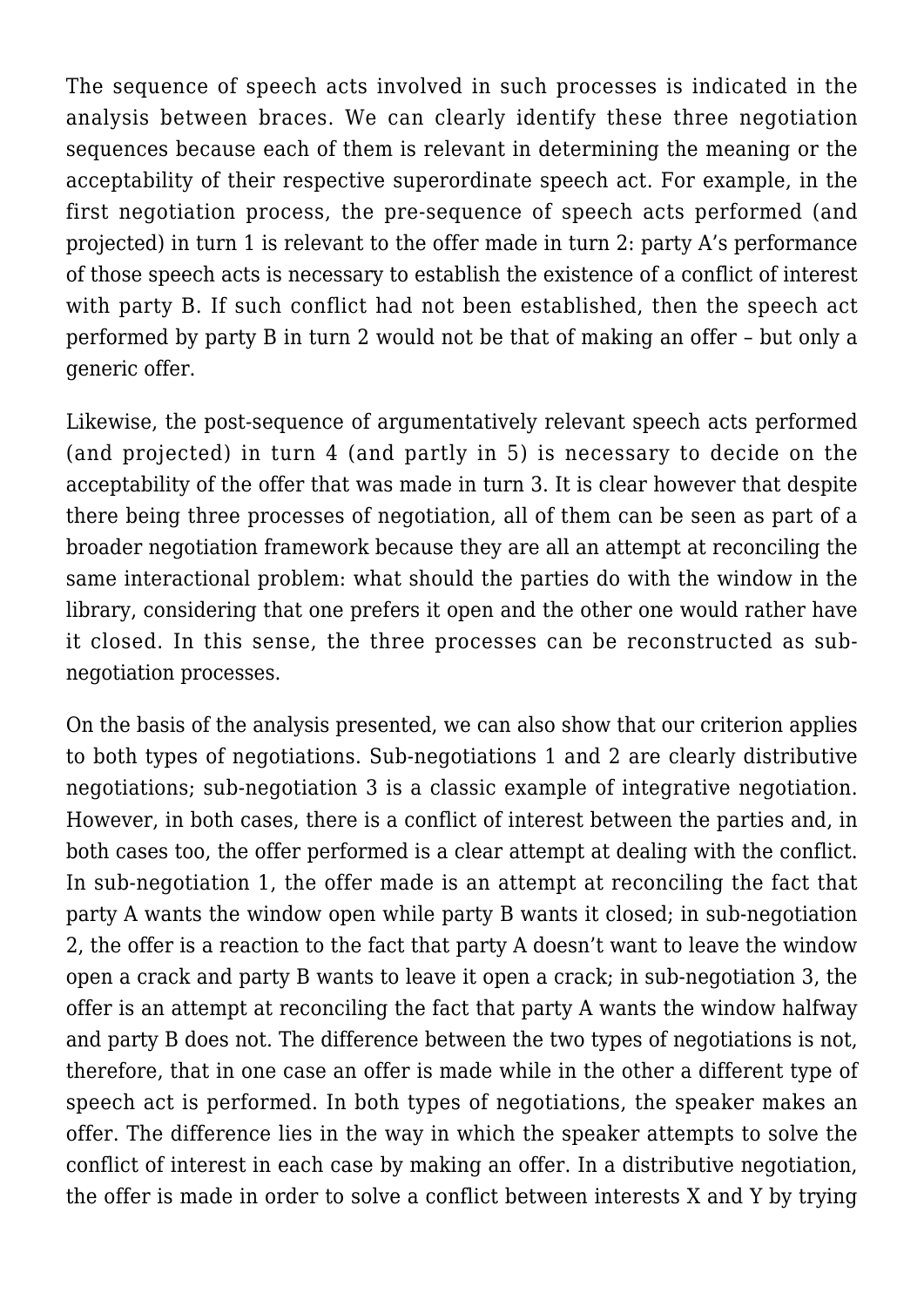to reach a compromise somewhere between interests X and Y. In an integrative negotiation, the offer is performed to solve a conflict between interests X and Y by trying to fulfil the parties' convergent interests, which are neither shared nor in conflict, X' and Y' (in this case, party A's interest to have more air in the room and party B's interest in avoiding a draft cold coming in).

# 4. *The superordinate speech act of deliberation*

Several authors have studied the role of proposals within the deliberative genre (e.g., Kauffeld, 1998; Aakhus, 2005; Walton, 2006; Hitchcock et al, 2007). Walton's view on this issue is particularly relevant here. According to Walton (2006, p. 181), the activities of proposing and deliberating are intrinsically related to one another. This idea is expressed in the way he defines the goal of deliberation, namely, as that of deciding "which is the best available course of action among the set of *proposals* that has been offered" (my italics). By means of this definition, Walton suggests that the very existence of a deliberative encounter is logically dependent on the (explicit or implicit) performance of the speech act of proposing and thereby implies that proposals are deliberation's superordinate speech act. This is not to say, of course, that the performance of the speech act of proposing is sufficient to establish the deliberative nature of some discursive interaction; the performance of a proposal is only a necessary condition. Deliberation is also defined by the presence of the speech act of argumentation.

If proposals are the superordinate speech act of deliberation, then the distinction between negotiation and deliberation boils down to the distinction between the speech act of making an offer and the speech act of proposing. In order to characterise proposals and distinguish them from offers, it is first necessary to make a distinction between the English illocutionary verb 'to propose' and the illocutionary act or speech act of proposing.

The illocutionary verb 'to propose' (and the related noun 'proposal', referring to the act of proposing) can be used at least in two ways. In one sense, it is used to refer to the speech act of making an offer, as Example 5 illustrates: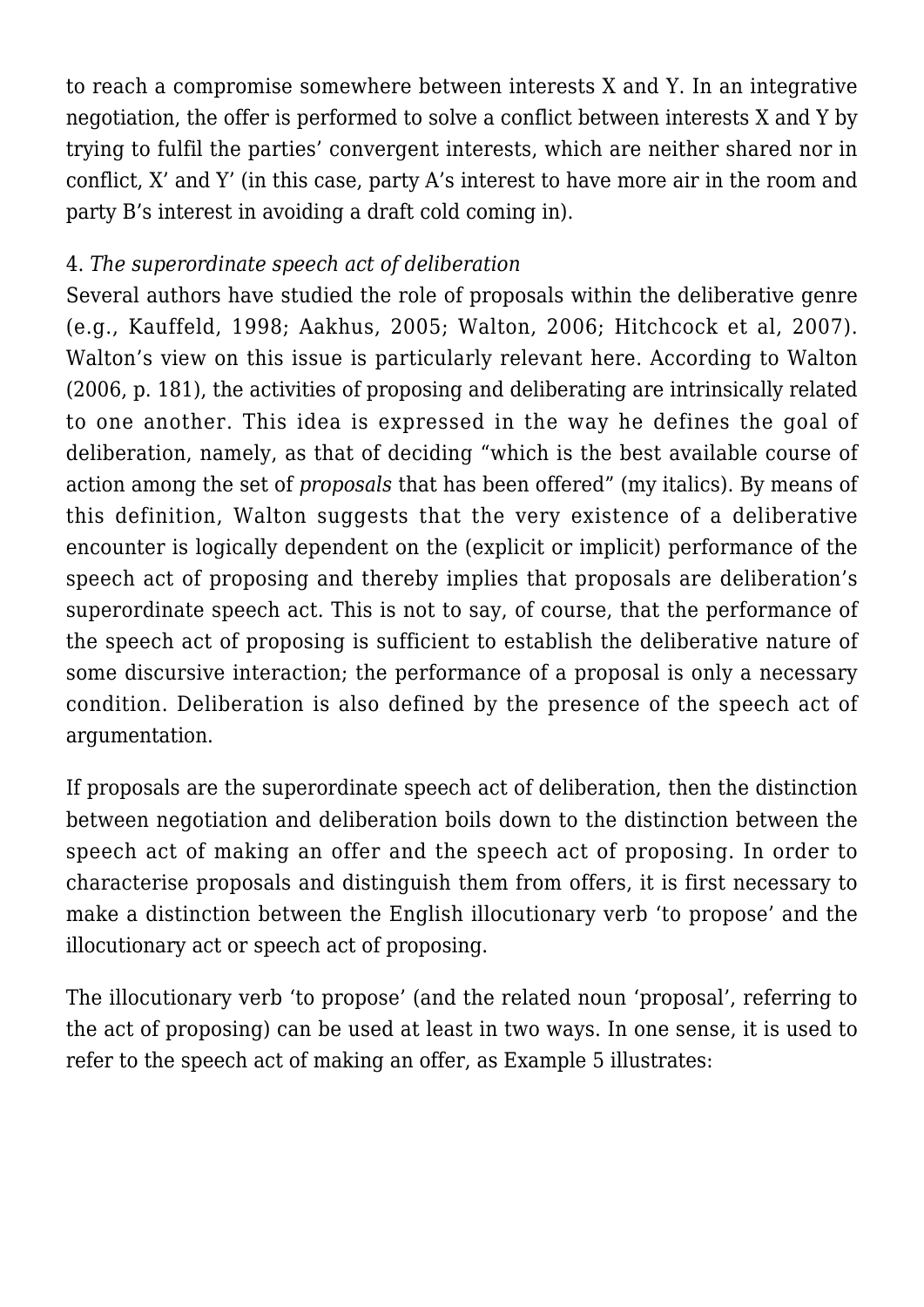

However, the same term can also be used with a different meaning, as shown by Example 6

Both examples use the term 'proposal'. However, I would argue that the same term is used to refer to different types of types of speech acts. It is only the second use of the term 'proposal' that interests me here and that I wish to capture when I henceforth speak of the speech act of proposing.

Having made the distinction between illocutionary verbs and the speech act of proposing, we are now in a position to contrast the speech acts of making an offer and that of proposing. The best way to establish their difference is by comparing their felicity conditions. The felicity conditions of proposing set out in table 2 are largely based on Aakhus (2005):**[iii]**

| Felicity<br>Conditions | Proposale                                                                                                                                                                                                                                                                                                       |
|------------------------|-----------------------------------------------------------------------------------------------------------------------------------------------------------------------------------------------------------------------------------------------------------------------------------------------------------------|
| External               | Counts as an attempt by S to get H to consider matually bringing about A.                                                                                                                                                                                                                                       |
| Propositional          | Collective future action A is predicated of S and H.                                                                                                                                                                                                                                                            |
| Preparatory            | S is willing to do A together with H.<br>S is able to contribute together with H to the accomplishment of A.<br>S believes that doing A serves some interestis) shared by S and H.<br>S believes that it is not obvious to H that either S or H can do A of their<br>own accord in the normal course of events. |
| Sincerity              | S believes A will mutually benefit H and S.                                                                                                                                                                                                                                                                     |
|                        |                                                                                                                                                                                                                                                                                                                 |

# 5. *Differences between making an offer and proposing*

An analysis of the felicity conditions of the speech act of proposing, as defined in this article, shows that there are two main differences between a proposal, on the one hand, and making a non-conditional or conditional offer, on the other.

First, when a speaker makes a proposal, the speaker predicates the same collective action of both speaker and hearer.**[iv]** This is specified not only in the propositional content condition of the speech act, but it is also suggested in the essential condition, as the action proposed is an action mutually brought about by speaker and hearer. This is not true when a speaker makes an offer. In order to make a non-conditional offer, it is *sufficient* for the speaker to predicate an action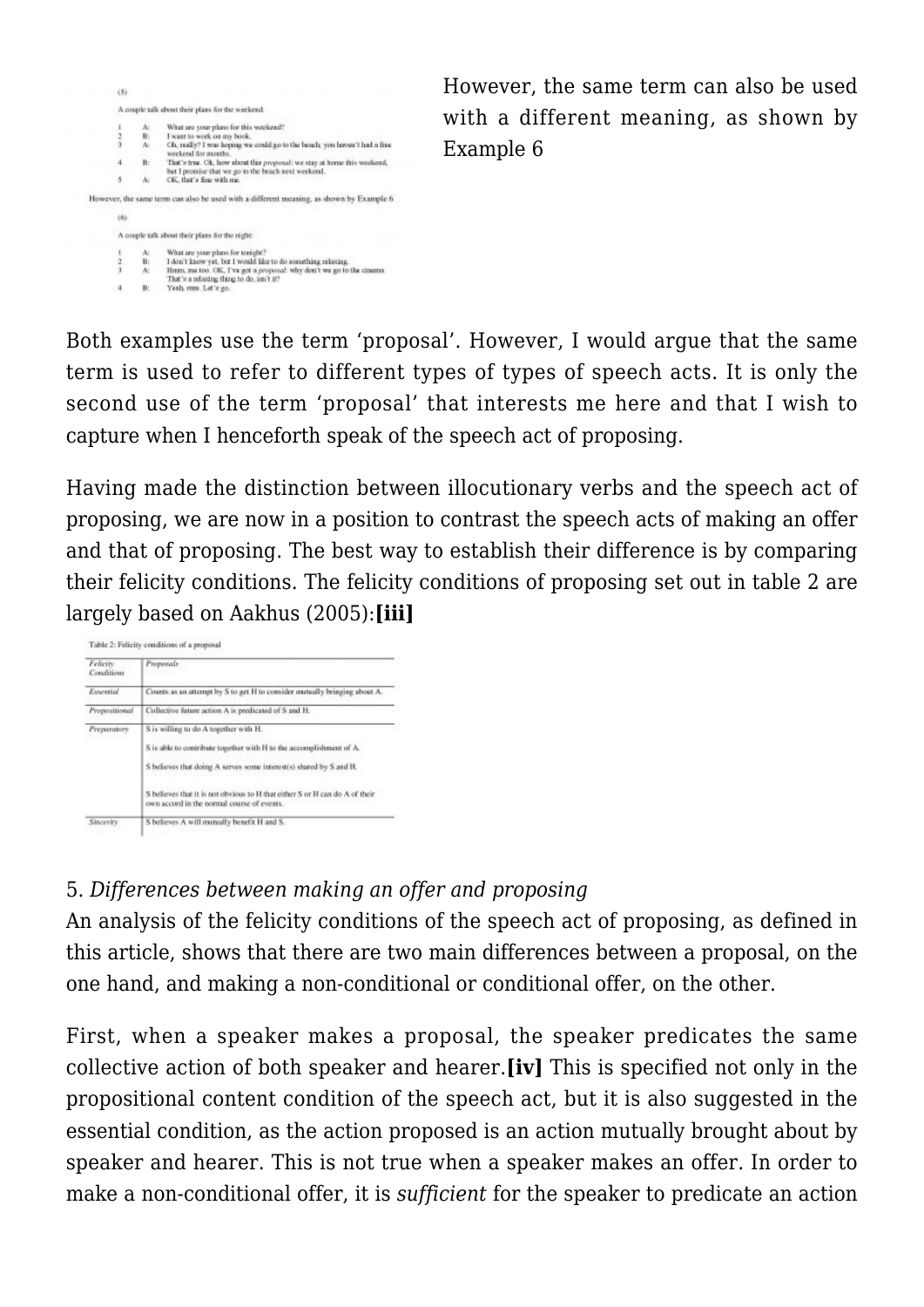of himself, and in order to make a conditional offer it is sufficient for him to predicate an action of himself and a different action of the hearer. When making an offer, however, speakers may also predicate a collective action for both speakers and hearers.

Consider, for instance, Example 5. Party A is committing himself to two collective actions, both of which involve the hearer: both parties will stay at home this weekend and both parties will go to the beach the next. Thus, if a speaker commits himself to an action that does not involve the hearer, we can be certain that he has not performed a proposal. Yet, if the hearer commits himself to an action that also involves the hearer, it may be a proposal, but it can also be an offer. In short: to propose is *necessarily to predicate a collective action of speaker and hearer*; to make an offer is to predicate an action from the speaker which *may or may not involve mutually bringing it about with the hearer.*

The second difference between making an offer and proposing relates to whose interests are meant to be served by the action(s) that speaker (and hearer) would be carrying out. This difference becomes clear when examining the preparatory conditions of the speech acts. When a speaker makes a proposal, he is committed to the view that the action proposed will further an interest – goal, objective, etc. – that is *shared* by both speaker and hearer. When a speaker makes an offer – non-conditional or conditional – he is committed to the view that his action will further, in varying degrees, interests that are *not shared* by speaker and hearer. In the context of a distributive negotiation, the offer will attempt to partially further the differing interests of the two parties by means of a compromise. In the context of an integrative negotiation, the offer will be directed at fully furthering the parties' convergent interests.

#### 6. *Conclusion*

In this paper, I have argued that negotiation and deliberation can be distinguished in practice by examining whether or not the superordinate speech acts underlying each of these genres – making an offer and making a proposal – have been performed. I have also specified the felicity conditions of these speech acts in order to make clear their differences. Moreover, I have emphasised that for a deliberation to take place not only a proposal has to be performed, but also argumentation in favour or against that proposal.

I believe this approach suggests at least two further lines for research. First, I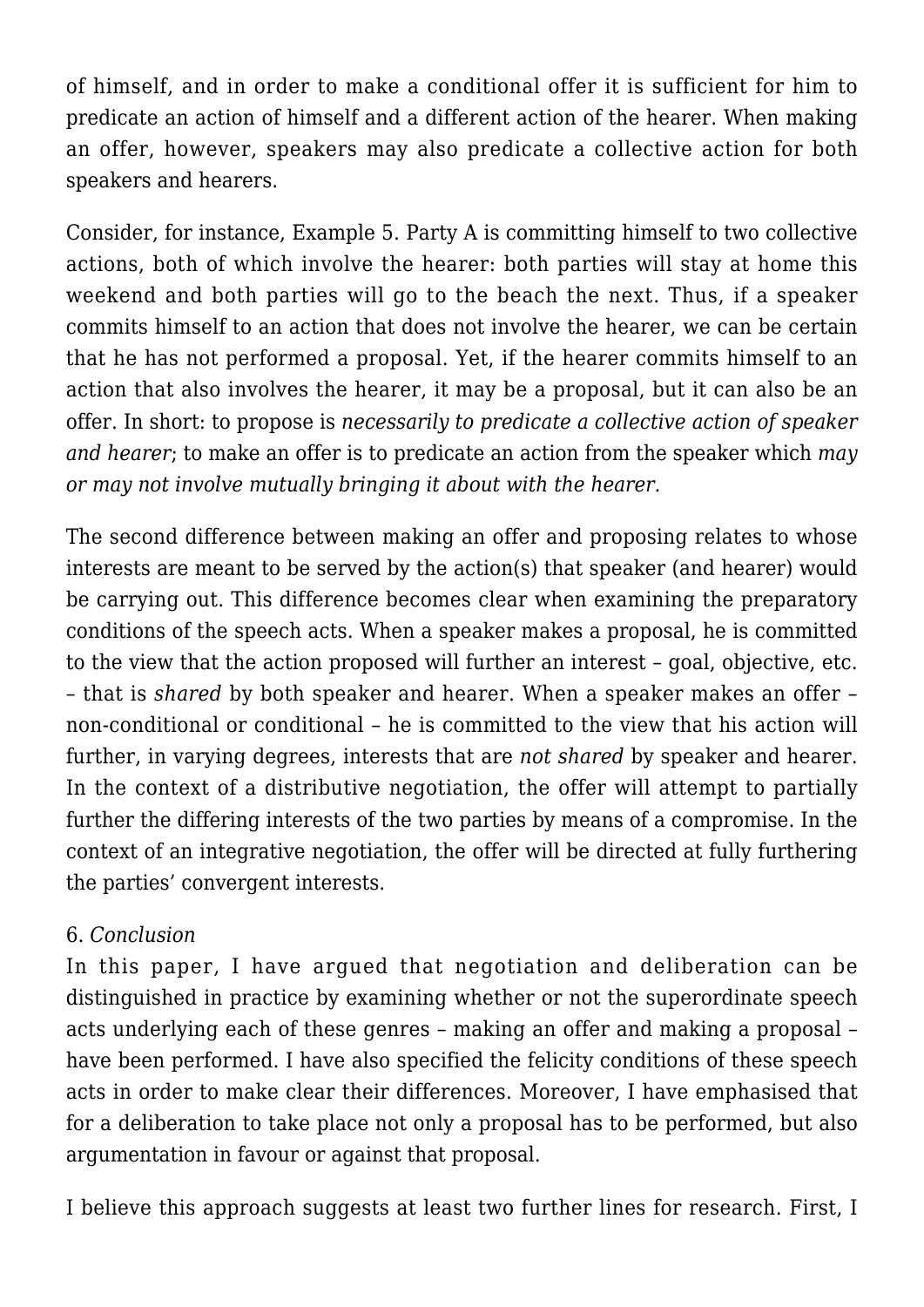presume that a similar analysis can be carried out with other discourse genres, such as adjudication information-seeking and consultation, in relation the speech acts of accusing informative requests, and advising.

Second, it is possible that the occurrence of deliberation or negotiation (and other genres) depends not only on the performance of the superordinate speech acts that I have identified, but also on the specific demands imposed by the macrocontext or communicative activity type in which they occur. Thus, for example, in the context of an antique market, a negotiation may consist solely of an offer and the rejection of that offer. In the context of a collective bargaining process between a trade union and a company, however, the same sequence of speech acts – an offer and a rejection of the offer – is probably an insufficient indication that a negotiation dialogue has taken place. In such a context, if one of the parties systematically rejects the offers made by the other party, and makes no counteroffers in turn, then the party who is making the offers would probably be right in accusing the other party of not being 'open to negotiation'. Clearly, the criteria I have proposed to determine whether or not a negotiation or deliberation has taken place are minimal and may need to be complemented with the particular requirements of a given social activity.

# *Acknowledgments*

I would like to thank the members of the Institute of Argumentation at the Law Faculty of University of Chile for their valuable comments on earlier versions of this paper.

# NOTES

**[i]** Various authors (e.g., Sawyer & Guetzkow, 1965; Prakken & Veen, 2006; Amgoud & Vesic, 2012) have pointed out that argumentation not only can play a role, but also that its use is highly recommendable in negotiations. This does not mean, however, that the performance of argumentation is necessary for a negotiation to take place. Paradigmatic cases of distributive bargaining, for example, may not involve argumentation.

**[ii]** The analysis of conditional offers is based on Tiersma (1986), although he presents this set of conditions as the felicity conditions of offers in general, not of conditional offers in particular.

**[iii]** Differences relate to the propositional content and sincerity conditions.

**[iv]** An action can be collective in the sense of shaking hands and getting married – that is, the action cannot take place unless both parties engage in it –, but it can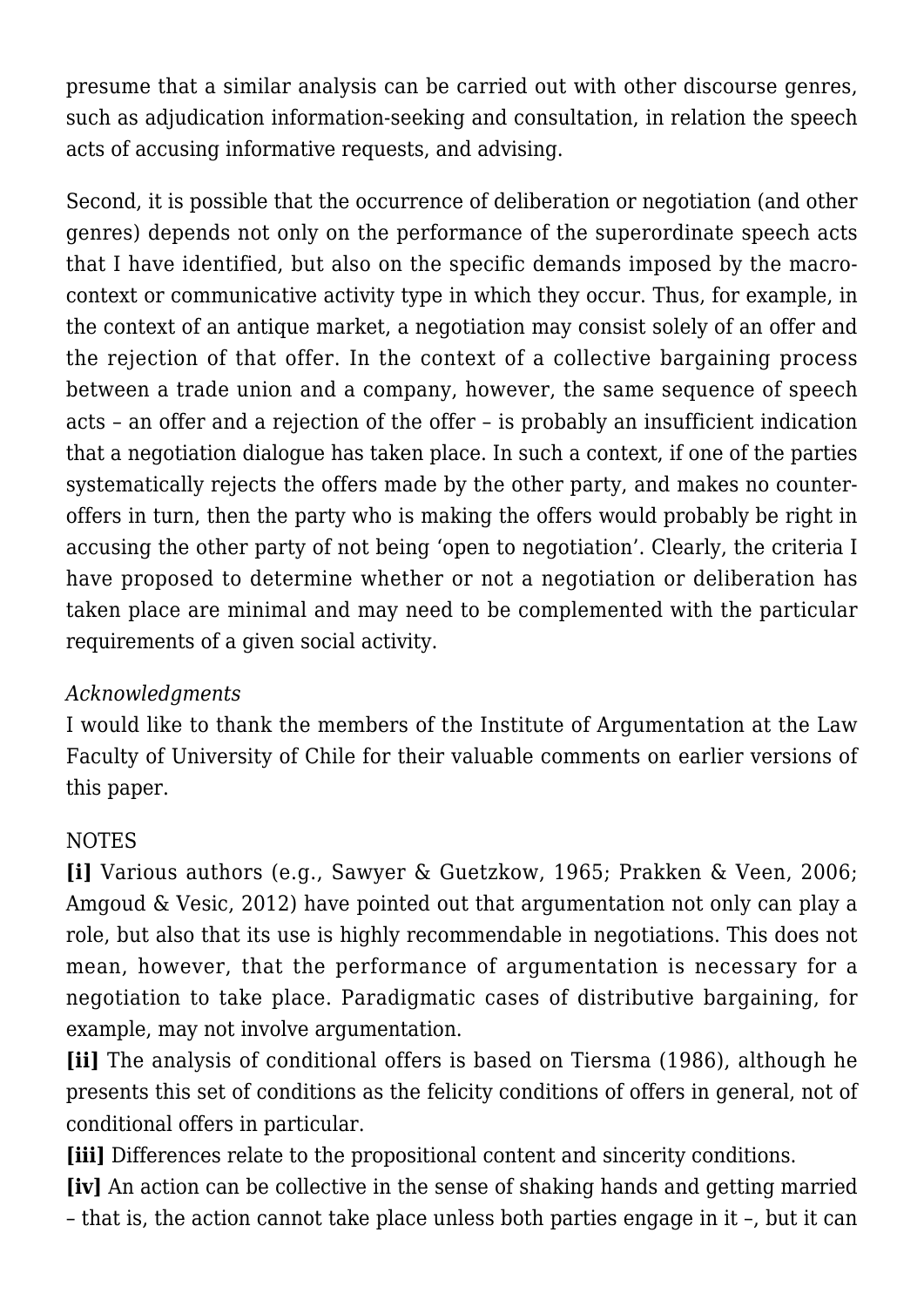also be collective in the sense of lighting a fire – with one bringing the logs and the other fetching the matches

References:

Aakhus, M. (2005). *The act and activity of proposing in deliberation, paper presented at the ALTA conference,* August.

Amgoud, L. & Vesic, S. (2012). A formal analysis of the role of argumentation in negotiation dialogues. *Journal of Logic and Computation,* 5 (22), 957-978.

Eemeren, F. H., van (2010). *Strategic maneuvering in argumentative discourse: Extending the pragma-dialectical theory of argumentation.* Amsterdam: John Benjamins.

Eemeren, F. H. van, Grootendorst, R., Jackson, S., & Jacobs, S. (1993). *Reconstructing argumentative discourse.* Tuscaloosa: University of Alabama Press.

Fairclough, N. (1995). *Critical discourse analysis.* London: Longman.

Fisher, R. (1983). Negotiating power, getting and using influence. *The American Behavioural,* 27 (2), 149-166.

Fisher, R., Ury, W. & Patton, B. (1991). *Getting to yes. Negotiating agreement without giving in.* (2nd ed.). Boston: Houghton Mifflin.

Hitchcock, D., McBurney, P. & Parsons, S. (2007). The eightfold way of deliberation dialogue. *International Journal of Intelligent Systems,* 22 (1), 95-132.

Jackson, S., & Jacobs, S. (1980). Structure of conversational argument: Pragmatic bases for the enthymeme. *Quaterly Journal of Speech,* 66, 251-265.

Jacobs, S., & Jackson, S. (1983). Speech act structure in conversation: Rational aspects of pragmatic coherence. In R. T. Craig & K. Tracy (Eds.), *Conversational Coherence: Form, Structure and Strategy* (pp. 47-66). Beverly Hills: Sage.

Kauffeld, F. (1998). Presumption and the distribution of argumentative burdens in acts of proposing and accusing. *Argumentation*, 12 (2), 245-266.

Prakken, H. & Veenen, J. van (2006). A protocol for arguing about rejections in negotiation. In S. Parsons, N. Maudet, P. Moraitis & I. Rahwan (Eds.), *Argumentation in Multi-Agent Systems* (pp. 138-153). Berlin: Springer.

Rawls, J. (1955). Two concepts of rules. The Philosophical Review, 64 (1), pp. 3-32 Sawyer, J. and H. Guetzkow, 1965. Bargaining and negotiation in international relations. In H. Kelman (Ed.), *International Behaviour: A Social-Psychological Analysis.* New York: Holt, Rinehart, and Winston.

Searle, J. (1969). *Speech acts: An essay in the philosophy of language*. Cambridge: Cambridge University Press.